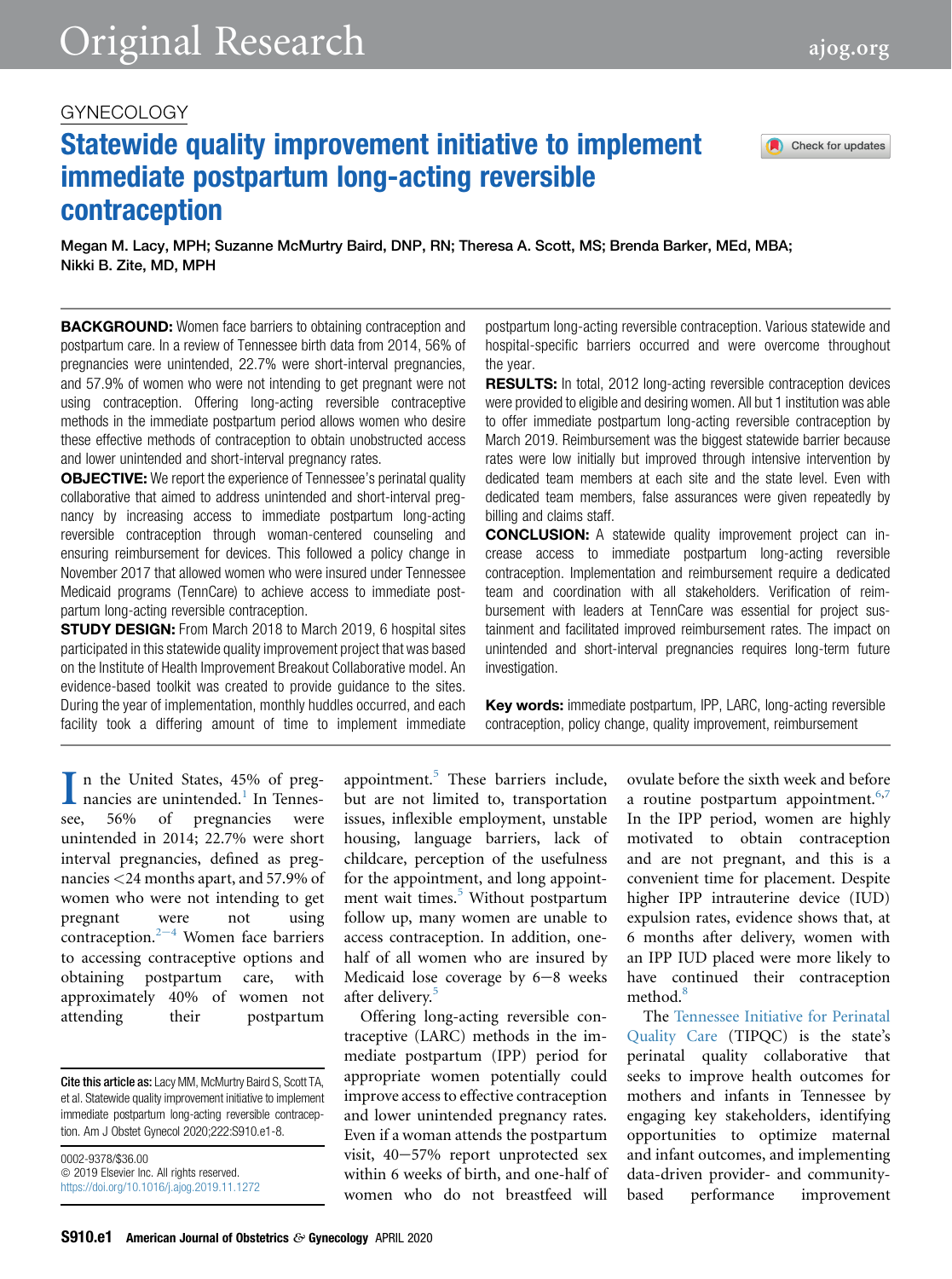# AJOG at a Glance

## Why was this study conducted?

Women in Tennessee face barriers to reproductive healthcare services that cause unintended and short-interval pregnancies to be a major public health issue. Increasing access to effective, long-acting reversible contraception at a time when women have access to health care and providers may help close the gap in access. Data in this project were collected to assist other institutions and states to implement similar programs.

## Key findings

Through a woman-centered model, uptake of long-acting reversible contraception immediately postpartum was strong. Reimbursement improved over time.

## What does this add to what is known?

This project addressed barriers specific to the implementation of long-acting reversible contraception in the immediate postpartum period and presents strategies specific to reimbursement.

initiatives (website: [https://tipqc.org/](https://tipqc.org/immediate-postpartum-long-acting-reversible-contraception/) [immediate-postpartum-long-acting](https://tipqc.org/immediate-postpartum-long-acting-reversible-contraception/)[reversible-contraception/\)](https://tipqc.org/immediate-postpartum-long-acting-reversible-contraception/). The IPP LARC project was implemented to improve access to comprehensive postpartum contraceptive options that include IPP LARC and served as 1 of 6 TIPQC projects during the year. TIPQC is funded by a grant from the Tennessee Department of Health, which supports a full-time executive director, a part-time data analyst, and 8 hours per week from both a nursing Quality Improvement Specialist and physician Medical Director. All of these team members are working on multiple projects simultaneously, the amount of time dedicated to any 1 project varies by the project needs. The TIPQC individual project operational team consists of medical providers and individuals who specialize in quality improvement and program management who helped to engage state partners, to develop the project toolkit and quality measures, and to host learning sessions, coaching calls, and monthly webinars. The toolkit, teaching, and information shared by the operational team were developed after a review of the literature and other state quality improvement programs, resources from the American College of Obstetricians and Gynecologists (ACOG) LARC program, and the Postpartum Contraceptive Access Initiative  $(PCAI).<sup>9-11</sup>$  $(PCAI).<sup>9-11</sup>$  $(PCAI).<sup>9-11</sup>$  One of the TIPQC team members (N.B.Z.) is a member of the

ACOG LARC Workgroup and the ACOG Postpartum Contraceptive Access Initiative team. The work done by the TIPQC team provided the statewide infrastructure and support needed for hospitals to be prepared for the project launch in March of 2018.

Before project implementation, reimbursement was a critical factor, as it has been in other states, by limiting access to IPP LARC. In 2015, to attempt to decrease unintended pregnancy in Tennessee, the TIPQC Maternal Medical Director (N.B.Z.) met with state Medicaid (TennCare) executives to discuss several strategies. IPP LARC was 1 of the suggested strategies; from experience with other states, we were aware that reimbursement for LARC devices and insertion fees had to be assured for hospitals and providers before they would consider implementation of a program and participation in this project. Through the coordinated efforts of Tennessee's Medicaid programs (Tenn-Care and Coverkids), Tennessee Department of Health, Tennessee Hospital Association, and TIPQC, a policy change allowed fees for LARC devices and the insertions to be unbundled from the global delivery reimbursement, which made IPP LARC an option for Medicaid recipients who desired IPP contraception. One of the most important factors of this policy change was the inclusion of uniform billing guidance that had been

agreed on by the 3 managed care organizations that offer TennCare coverage. A document on the letterhead of TennCare and the managed care organizations (Blue Cross Blue Shield, United Health Care, and Amerigroup) was sent to all hospitals and providers to announce the policy change and share the billing guidance. Pilot sites A, B, and C tested the billing process and felt assured that the strategies that had been implemented could be disseminated through the statewide Quality Improvement project. The message of successful reimbursement was also distributed to all women's health providers through an open letter to Tennessee ACOG and Tennessee Department of Health.

Reported in this article is the experience of this Quality Improvement project to allow other teams to learn from the successes and barriers that will be faced to make IPP LARC available at participating hospitals to all women who desire IPP contraception.

# Materials and Methods

An interprofessional team composed of clinicians, public health educators, data analyst, and quality improvement specialists developed the project with the use of the Institute of Health Improvement Breakthrough Collaborative model.<sup>12</sup> The global project aim was to improve the health of infants and eligible women who desired IPP contraception in Tennessee by increasing access to contraception through systematically promoting and supporting IPP LARC in Tennessee, thus reducing unplanned pregnancies, improving pregnancy spacing, and potentially reducing neonatal abstinence syndrome. The global aim had 2 sequential aims for implementation purposes: (1) to increase access of IPP LARC to 50% of participating institutions by March 2019, and (2) once an institution's supporting structure was complete, to increase placement in eligible women desiring IPP LARC to 70% by March 2019.

To develop the [IPP LARC Toolkit](https://tipqc.org/immediate-postpartum-long-acting-reversible-contraception/), a comprehensive review of the literature, evidence-based practices, and other state IPP LARC Quality Improvement toolkits was completed. $13$  Six potentially better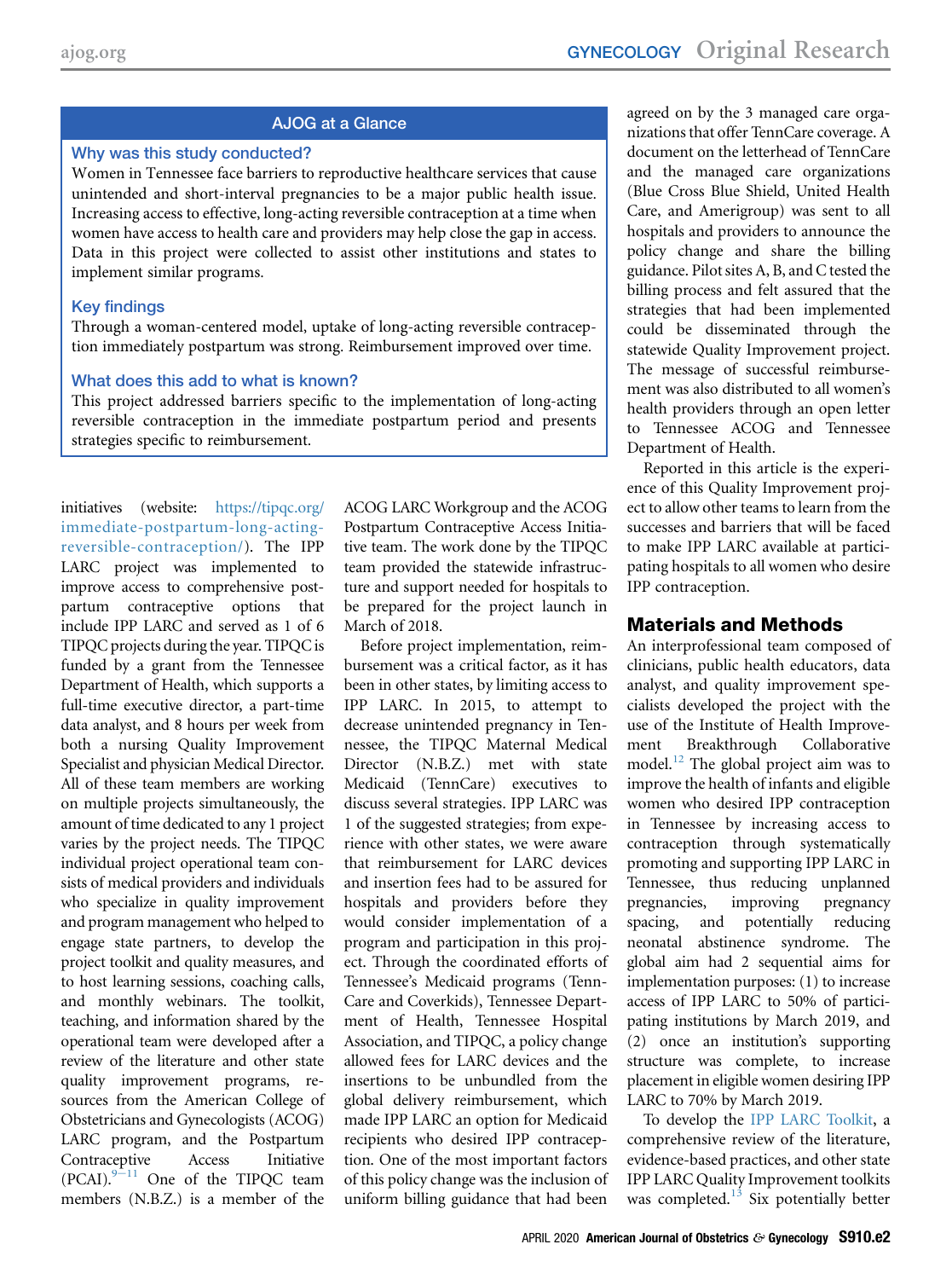practices (PBPs) were outlined in the toolkit and included rationale, implementation strategies, and potential challenges. Although the PBPs served as a "menu" of potential changes for participating institutions to consider, it should be noted that the list of PBPs was not exhaustive, exclusive, or allinclusive. Some implementing hospitals were required to complete other steps for implementation such as the development and approval of an IPP LARC specific patient consent form.

The following LARC PBPs were outlined: (1) Establish a policy and/or procedure for IPP LARC placement. (2) Have IUDs in stock and readily available for IPP placement in labor and delivery or obstetric operative suites after vaginal or cesarean birth, and/or after abortion for all desiring women. (3) Have implants in stock and readily available for IPP placement after vaginal or cesarean birth and/or after abortion for all women who desire IPP. (4) Provide education and training that includes the benefits and risks of LARC and LARC placement for providers, nursing staff, operative staff, and lactation consultants. (5) Provide woman-centered education and counseling regarding contraception options, including LARC methods. Standard components of LARC education included (but was not limited to) risks, signs of IUD expulsion, anticipated changes to menstrual bleeding, and theoretic issues related to breast milk production and successful breastfeeding. (6) Establish coding, billing, and reimbursement procedures for LARC devices in addition to labor and birth charges. This included provider reimbursement for the insertion procedure, identification mechanisms to reconcile reimbursements with patient accounts, and a system to monitor and resolve denials.

After the development of the toolkit, Institutional Review Board approval was obtained through Tennessee Department of Health processes and received quality improvement exemption status before project launch. Resources for implementation were produced by an interdisciplinary team, were made available for team utilization, and included a generic policy, procedure, guidelines, Key Driver diagram, patient counseling, and postinsertion teaching materials for each type of LARC. Any success realized from this toolkit were, in part, due to the generous collaboration of the participating institutions and toolkits from other states. In addition, materials from the ACOG Postpartum Contraceptive Access Initiative program were instrumental in provider education.<sup>10</sup>

During the year of implementation, March 2018 to March 2019, 1 in-person learning session and monthly webinar huddles occurred that provided general education on Quality Improvement fundamentals, IPP LARC specific education, and team progress. In addition, intermittent coaching calls and email messages were used to assist teams with implementation issues, as indicated.

The target population was defined as "all women who are eligible and desire postpartum LARC after giving birth and/ or terminating a pregnancy in Tennessee institutions." Eligibility and contraindications for IPP LARC placement were defined and based on ACOG recommendations that were highlighted in the TIPQC toolkit and based on insurance status. $12$ 

Participation in the project, as with all statewide Quality Improvement projects, included the identification of a team of champions at each institution. The champions at each institution were able to record patient education in various formats (paper documentation during prenatal care, documenting patient stated experiences of prenatal contraceptive counseling on admission to labor units, and electronic medical record [EMR] changes). Each institution designated a person to input all data related to the project into RedCap software.

Steps to guard against coercion while ensuring proper counseling, woman's choice, and access were stressed when implementing IPP LARC as a contraceptive option. Providers and nurses initially were educated on the ethical considerations, benefits, and risks of IPP placement of LARC devices to provide patient-centered comprehensive contraception counseling and to

identify appropriate candidates, contraindications, and placement techniques that may differ in the postpartum woman. Nursing and operating room team members were educated regarding the rationale for the project and recognition of LARC candidates to ensure that all women who met criteria and desired LARC, received it. Patients were empowered through comprehensive contraception; health literate education that included materials specific to LARC placement in the IPP period were created and translated into Spanish. In addition, leadership from SisterReach [\(https://](https://sisterreach.org/) [sisterreach.org](https://sisterreach.org/)), a reproductive justice group in Memphis, TN, reviewed the TIPQC tool kit before provision for team use. SisterReach continued to act as a resource throughout the course of the project. In addition, an open letter was distributed to women's health providers through Tennessee ACOG and Tennessee Department of Health in an attempt to educate about the project and allow an avenue to report any suspected coercion or concerns to project leaders. Providers who care for women without insurance or who are on TennCare were reminded that removal should be completed if a woman expressed a desire. TennCare covered both removal and insertion of a different device, if desired. If women did not have TennCare or were in danger of losing coverage shortly after delivery, they were made aware of community locations for removal at no cost.

To evaluate the Quality Improvement project impact, the Donabedian model of outcome, process, and balancing measures was used. $14$  The IPP LARC project was structure/process-oriented, with PBPs and interventions prescribed in a specific sequence to ease progression. Unique institutional policy and groundwork were required. Outcome, process, and balancing measures were outlined in the toolkit and tracked each month by the teams.

The primary outcome measure was to determine whether the participating institution was providing the option of IPP LARC, which was defined as the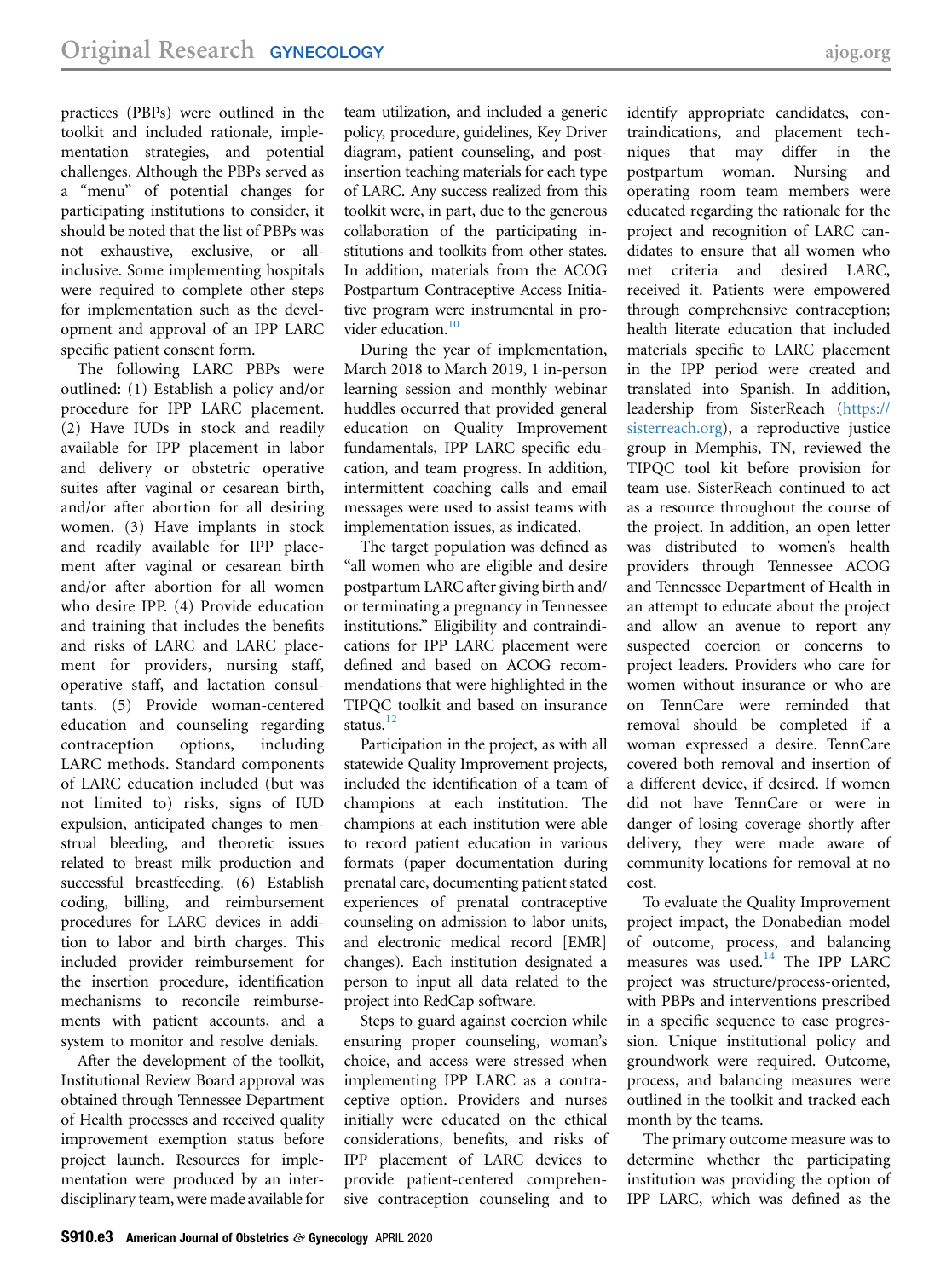| Hospital | Academic<br>institution | Regional<br>population<br>(county), n <sup>a</sup> | <b>Population covered</b><br>by Medicaid, % | <b>Total deliveries</b><br>during project, n | <b>Centers for Disease Control</b><br>and Prevention Levels of<br><b>Care Assessment tool</b><br>level of care <sup>p</sup> | <b>Years with Tennessee</b><br>Initiative for Perinatal Care, n |
|----------|-------------------------|----------------------------------------------------|---------------------------------------------|----------------------------------------------|-----------------------------------------------------------------------------------------------------------------------------|-----------------------------------------------------------------|
| Site A   | Yes                     | 432.269                                            | 50                                          | 3712                                         | IV                                                                                                                          | 5                                                               |
| Site B   | Yes                     | 626,560                                            | 34                                          | 4700                                         | IV                                                                                                                          | 5                                                               |
| Site C   | Yes                     | 927.644                                            | 90                                          | 3300                                         | IV                                                                                                                          | 5                                                               |
| Site D   | Yes                     | 336,486                                            | 38                                          | 5483                                         | IV                                                                                                                          | 5                                                               |
| Site E   | Yes                     | 123.058                                            | 62                                          | 1400                                         | IV                                                                                                                          | 5                                                               |
| Site F   | <b>No</b>               | 72.843                                             | 45                                          | 1691                                         |                                                                                                                             | 1st Project                                                     |

#### <span id="page-3-0"></span>TABLE 1 Hospital site characteristics

<span id="page-3-1"></span>American College of Obstetricians and Gynecologists. Obstet Gynecol 2019;134:e41-55. Accessed August 2, 2019.

Lacy et al. Implementing IPP LARC in Tennessee. Am J Obstet Gynecol 2020.

ability to have placement during the delivery hospitalization. Once an institution was providing the option of IPP LARC, the secondary outcome measure was the percent of desiring and eligible women who obtained a LARC device. However, most participating teams found it very difficult to measure the number of desiring women. In turn, the secondary outcome was modified to the number of LARC devices actually placed for each type of device the institution was providing (hormonal IUDs, copper IUDs, and implants). Even with this change, the focus of the project never became to increase the number of LARCs overall. We continued to emphasize patient-centered counseling and insertions in eligible, desiring women. We attempted to estimate the number of eligible women as those that had deliveries covered by TennCare, approximately one-half of all deliveries in the state, but that did not account for any medical contraindications. Pilot site A was able to modify their EMR to include the patient's contraceptive plan on admission and therefore was able to determine that they were providing LARC to >70% of eligible desiring women.

Structure/process measures related to policy/procedure/guideline development and implementation, availability of IPP LARC devices in all areas (labor and delivery, obstetric operating suites, and after delivery), EMR revision

completion, and provider, nursing, lactation consultant education were related to the completion of these tasks. Participating hospitals were instructed to answer these data questions as "no" until fully implemented. A patient education measure focused on the timing of counseling: before birth admission, before delivery discharge, or both.

Balancing measures addressed hospital expenses, IUDs that were expelled, and women who returned to obstetric triage and/or the Emergency Department with complications after LARC placement. Hospital reimbursement of expenses was tracked extensively by all teams. However, the other 2 balancing measures were the most difficult to track. Teams provided feedback on these challenges, which included the inability to obtain expulsion data and to gather data from outpatient clinics and women who required transport for a high-risk birth (for example, a woman who gave birth at a tertiary care center but received postpartum care in their home community). In addition, some teams were unable to track the number of women who returned with complications because of limitations in current EMR structure.

To facilitate quantitative, data-driven improvement, the LARC project used a web-based data entry system through REDCap software. REDCap data entry assisted each participating institution to

organize data entry so that only essential data were collected and, in turn, provide easily generated, on-demand run and control charts from project data. Additionally, because all teams participated, automated on-demand comparison with the most current as possible projectwide aggregate data to facilitate rapid Plan-Do-Study-Act cycles as the teams worked to improve their system. Balancing cost vs value of data collection in a Quality Improvement effort is challenging; the TIPQC data team member was available for consultation to teams.

# Results

Six hospital teams entered the Quality Improvement project after introduction, education, and kick-off at the annual TIPQC conference in March 2018. Even though the majority of project hospitals were regional teaching institutions, 1 community-based hospital participated. Other characteristics of participating hospitals and their communities are outlined in [Table 1.](#page-3-0)

Three of 6 teams had been working as pilot teams towards providing LARC before the statewide kickoff of the project and were able to begin providing LARCs in March 2018. Two additional teams were able to begin in January 2019. The sixth team began providing LARC placement just after the end of the project in April 2019. It should be noted that by the end of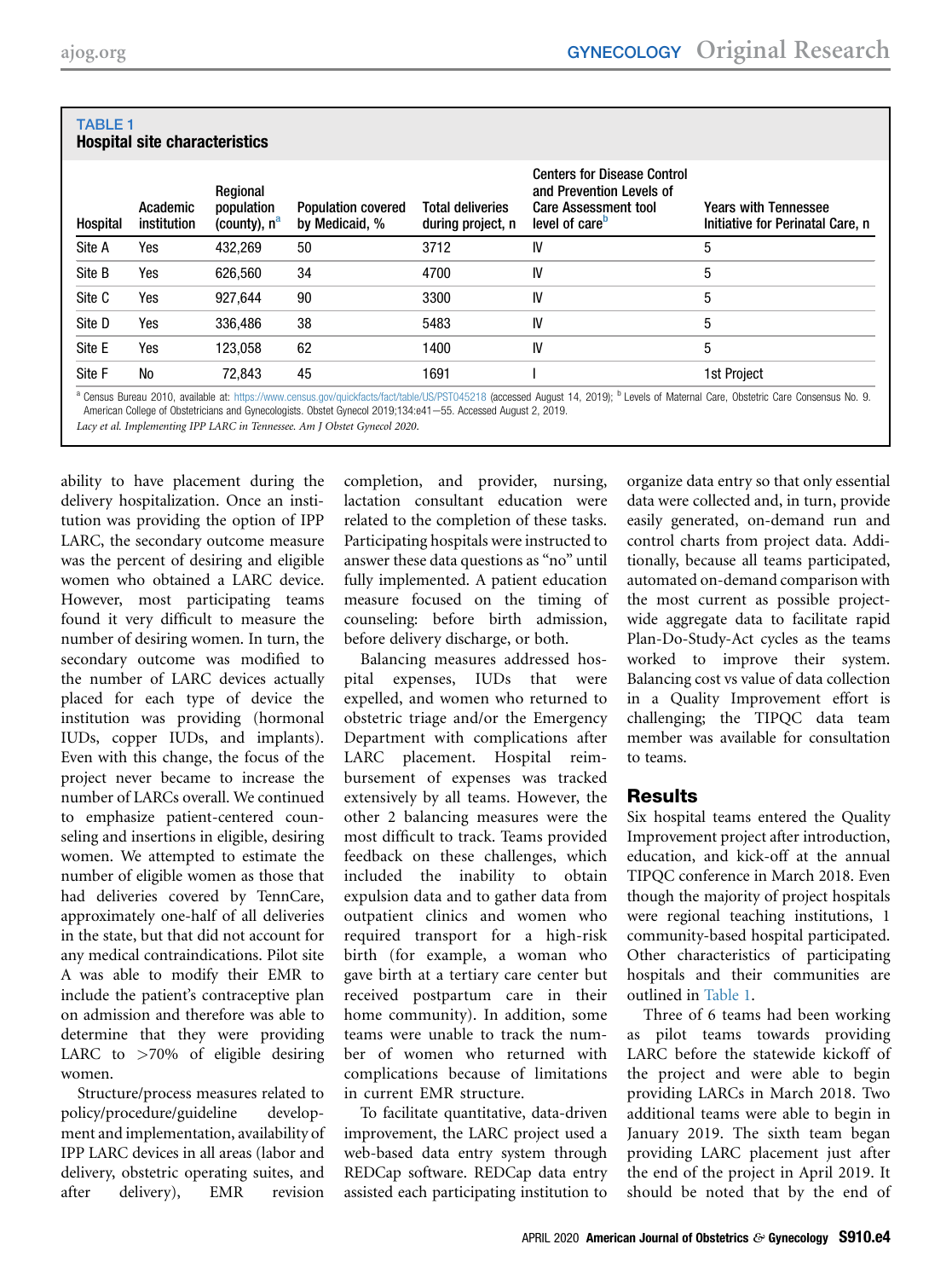#### <span id="page-4-0"></span>TABLE 2

### Site start and total immediate postpartum long-acting reversible contraception device placement

|              |                                                | Long-acting reversible contraception<br>devices placed during project, n |               |                 |                                     |  |
|--------------|------------------------------------------------|--------------------------------------------------------------------------|---------------|-----------------|-------------------------------------|--|
| Hospital     | Mo/y started to provide long-acting reversible | Intrauterine devices                                                     |               |                 | Total of all long-acting reversible |  |
|              | contraception device (mos into project, n)     | Hormonal                                                                 | Copper        | <b>Implants</b> | contraception devices               |  |
| Site A       | 3/18(0)                                        | 215                                                                      | 31            | 294             | 540                                 |  |
| Site B       | 3/18(0)                                        | 66                                                                       | 15            | 233             | 314                                 |  |
| Site C       | 3/18(0)                                        | 372                                                                      | 70            | 685             | 1127                                |  |
| Site D       | 3/19(13)                                       | 4                                                                        | 0             | 5               | 9                                   |  |
| Site E       | 4/19 (14)                                      | 0                                                                        | 0             | 0               | 0                                   |  |
| Site F       | 9/18(7)                                        | 3                                                                        | Not available | 19              | 22                                  |  |
| <b>TOTAL</b> |                                                | 660                                                                      | 116           | 1236            | 2012                                |  |

April 2019, all teams had completed all PBPs. In addition, all teams had been reimbursed for LARC devices and provider insertion fees. The number of LARC devices placed by 5 teams between March 2018 and 2019 is provided in [Table 2.](#page-4-0) The [Figure](#page-4-1)

displays the aggregate number of LARCs placed across the project time period.

As illustrated, there was great variation in the amount of time to implement the IPP LARC project completely (defined as successful placement and

reimbursement). Some delays in full implementation were related to hospital approval processes for patient consent forms specific to LARC, policy/procedure/guideline approval, and obtaining consistent reimbursement. The various barriers to implementation in each

#### <span id="page-4-1"></span>**FIGURE**

Total number of devices placed across the state



#### **MONTH**

The data displays the aggregate number of long-acting reversible contraception devices placed across the project time period. IUD, intrauterine device; LARC, long-acting reversible contraception.

Lacy et al. Implementing IPP LARC in Tennessee. Am J Obstet Gynecol 2020.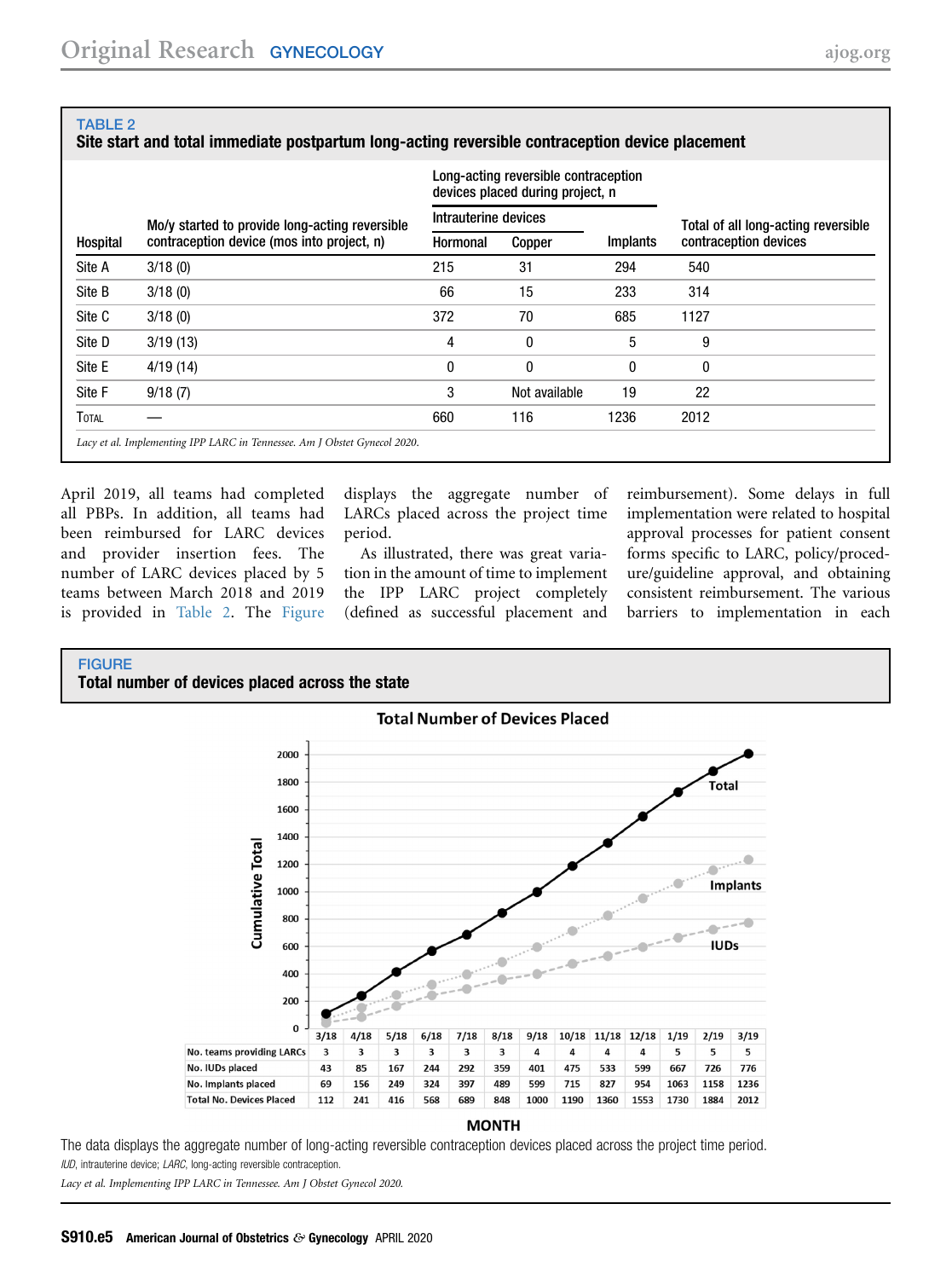| Hospital     | 2018, 4th quarter           |                                            |               | 2019, 1st quarter           |                                            |               |  |
|--------------|-----------------------------|--------------------------------------------|---------------|-----------------------------|--------------------------------------------|---------------|--|
|              | <b>Devices</b><br>placed, n | Claims paid by<br>TennCare, n <sup>a</sup> | Reimbursed, % | <b>Devices</b><br>placed, n | Claims paid by<br>TennCare, n <sup>a</sup> | Reimbursed, % |  |
| Site A       | 147                         | 68                                         | 46            | 127                         | 66                                         | 52            |  |
| Site B       | 101                         | 3                                          | 3             | 75                          | 26                                         | 35            |  |
| Site C       | 296                         | 4                                          |               | 237                         | 28                                         | 12            |  |
| Site D       | 0                           | N/A                                        | N/A           | 9                           | 8                                          | 89            |  |
| Site E       | 0                           | N/A                                        | N/A           | 0                           | N/A                                        | N/A           |  |
| Site F       | 9                           | 6                                          | 67            | 11                          | 3                                          | 27            |  |
| <b>TOTAL</b> | 553                         | 81                                         | 15            | 459                         | 131                                        | 29            |  |

#### <span id="page-5-0"></span>TABLE 3 Immediate postpartum long-acting reversible contraception device reimbursement

 $N/A$ , not applicable.

<span id="page-5-1"></span>a The number of devices placed among patients with Coverkids plans is unknown; therefore, the number of claims received by TennCare is expected to be lower than the number of long-acting reversible contraception devices placed.

Lacy et al. Implementing IPP LARC in Tennessee. Am J Obstet Gynecol 2020.

institution were discussed during each monthly huddle. Some barriers were institution specific, although others were statewide. One consistent barrier to reimbursement among all teams was correct coding for reimbursement. Tracking reimbursement was difficult because of delays in data transfer from managed care organizations to TennCare and institutional barriers among revenue stream teams. TIPQC project leaders and TennCare assisted teams in troubleshooting all barriers.

During the project year, there was individualized follow up and coaching on reimbursement. Before the fourth quarter of 2018 and first quarter of 2019, all sites that had placed IPP LARC devices were given absolute assurance from their individual billing departments that the mechanisms were in place to submit the bills correctly for the devices. Towards the end of the fourth quarter of 2018, project leaders started to question the validity of these claims because of receipt of conflicting data from Tenn-Care executives. At the start of 2019, we determined an improved process would be to double check the number of claims received and reimbursed by TennCare to the number of devices placed, just to be certain. It was understood there would be a delay, given that TennCare was getting the data from the managed care organizations, but the revenue stream

team at each individual hospital was unable to give us confirmation that collections were occurring. Given sustainability is based on actual reimbursement and not simply correct billing, we sought all avenues to confirm payment was dispersed. For this article, reimbursement for the fourth quarter of 2018 and the first quarter of 2019 is reported because those were periods of time that, if a discrepancy was noted, patient accounts could be corrected and a claim for reimbursement resubmitted. We were hopeful that improvement would be demonstrated as we continued to delineate the mystery of the revenue stream.

As stated previously, one-half of the deliveries in Tennessee are covered by Medicaid; during the course of the project, very few private patients actually obtained IPP LARC. The number of women who were insured by Coverkids (an insurance plan for children under 19 years old, pregnant women and infants who are <250% of the federal poverty level and not eligible for TennCare) is unknown; by our approximations, Coverkids covered less than one-quarter of births. Based on these data, we anticipated reimbursement rates from Tenn-Care to be <100%. A total of 81 claims (15%) were received during the fourth quarter of 2018; the total number of devices placed across all institutions during the fourth quarter was 553

[\(Table 3](#page-5-0)). Four of the 6 sites were placing devices at this time. This information was shared with the billing departments at each site along with a reminder for billing guidance. In May of 2019, collaboration between project leaders and TennCare executives occurred again to analyze reimbursement rates for the first quarter of 2019. During the first quarter of 2019, a total of 459 devices were placed, and TennCare reimbursed a total of 147 claims (29%; [Table 3](#page-5-0)).

As noted in [Table 3](#page-5-0), some sites had higher rates of reimbursement from TennCare than others (89% vs 12%). After troubleshooting reimbursement data with TennCare by making comparisons to see whether 1 particular managed care organization denied claims at a higher rate, no significance was found between carriers. TennCare agreed to analyze claims that had been denied to determine common trends. After the analysis of data, it was determined that incorrect billing within each clinical site was the cause of lower reimbursement. To bill correctly, adding revenue code 0636 in addition to the device's J-code was critical for payment. In addition, if the device was billed under the general pharmacy revenue code, the device would not be reimbursed. At Site A, newly contracted coders required education to recognize documentation of IPP LARC placement since this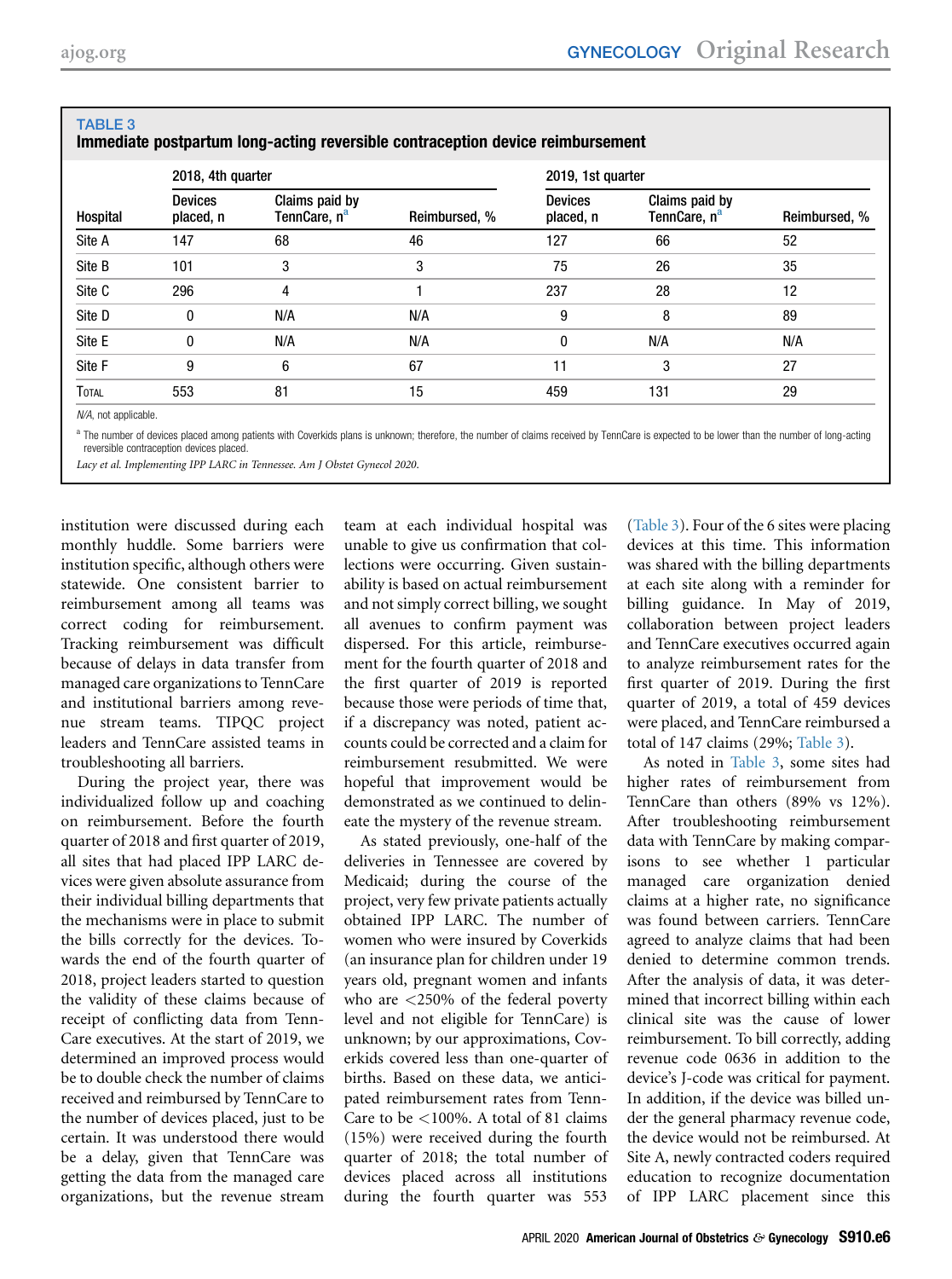procedure was unfamiliar to the most veteran coders. Looking for documentation of IPP LARC placement was an unfamiliar concept to even the most veteran coders. Connecting with the Coding Manager allowed Site A to resubmit missed claims for the first and second quarters of 2019. Technically, the TIPQC IPP LARC Project was scheduled to move into sustainment in March 2019 with hospitals committed to starting new projects. Given that dedicated teams were no longer able to collect data, we lost the ability to determine a rate of reimbursement after March 2019, but we remain in contact with TennCare and continue to track this at the state level. Site A is still monitoring their insertion numbers and confirming that they have resolved all issues.

Ultimately, the revenue stream was onerous, making the process and data difficult to track. There are different teams for pharmacy, coding, billing, and collections. These teams often do not communicate. Therefore, even when a hospital believed they followed the TennCare guidance, they may not have known if payment occurred. At Site A, we had a dedicated LARC Champion who was able to follow the money from device to bill. Issues were identified: devices were not being assigned to a patient when pulled from the medication dispensing machine; devices were being pulled but not placed, and off-site coders were not looking in multiple documentation locations for device lot numbers. Through the project, the State Champion (M.M.L.) also assisted all teams by making them aware of feedback from TennCare and lessons learned at Site A. Site A was able to distinguish that when prenatal contraceptive counseling was present, a woman's ability to obtain her desired contraceptive method was significantly higher than when prenatal contraceptive counseling was not present (9% vs. 57.1%), including when IPP LARC was the desired plan (5.1% vs. 55.1%).<sup>[15](#page-7-11)</sup> Although this outcome was suspected before the launch of the project, these data assisted providers to understand the need for counseling during the prenatal period and were used to support the reproductive justice view

that women need comprehensive access and education. At Site A, the demand for IPP LARC increased over the implementation phase, especially as a backup plan when postpartum sterilization was unable to be performed. Through use of a regional EMR system, Site Awas able to determine that, of the 540 IUDs that were placed at their institution, there were only 8 recognized expulsions (1.48%) at any institution in their region; all of these devices were placed after vaginal birth.

## **Comments**

In this project, IPP LARC reimbursement challenges were overcome at both academic and community institutions. Although reimbursement was challenging, with buy-in at each institution, 6 centers were providing IPP LARC by 13 months after project implementation, which is a success that has not been possible in many other states. The experience in Tennessee can offer insight and support to other institutions or states that want to implement IPP LARC.

Increasing rates of successful reimbursement provided motivation to other facilities that are participating to start offering IPP LARC. With the persistence of team leaders, reimbursement rates increased dramatically over time. IPP LARC was implemented and offered at all participating sites when the project moved into sustainment in April 2019. Overall, we found a key to a successful IPP LARC program to be dedicated leadership team members, who committed consistent time, acting as a statewide resource to assist other teams through barriers. We have since learned that the program in South Carolina that is a partnership with [ChooseWell](https://www.choosewellsc.org/) and ACOG hires a LARC Champion for each institution. Obviously, this is an added expense to any IPP LARC program, but we agree that, to ensure success, this is likely necessary for a period of time. In addition, it is necessary to create partnerships with state Medicaid leadership and revenue stream personnel at each institution.

Although the desired long-term outcome of the IPP LARC Quality Improvement project to decrease rates of

unintended and short-interval pregnancies, because of the limited timeframe of this project, long-term maternal and infant outcome data could not be measured or reported. In addition, a principal barrier to offering IPP LARC in more hospitals for desiring women in Tennessee is the largest delivering hospitals have religious affiliations that restrict contraception.

Because of the false assurances of billing teams and revenue stream personnel, reimbursement success was delayed; however, no teams were forced to discontinue LARC access during the project. A lesson learned in the project was early communication with the revenue stream team to facilitate reimbursement turn around.

Several factors may limit the generalizability of the work in this project to other states, including differences in policy and reimbursement strategies. Project and Medicaid leaders decided to use a system that allowed for billing outside the global reimbursement of delivery; this may not work in all locations. Tennessee has only 3 managed care organizations that are affiliated with TennCare; some states may have more challenges with universal guidance for billing if they engage more systems. Although the policy change brought the option of IPP LARC access to roughly 50% of the delivering population in Tennessee, we regret that only women who are covered by Medicaid plans, TennCare and CoverKids are able to receive IPP LARC. We will continue to advocate for all women to have this option and look forward to additional research and Quality Improvement projects that support this practice.

Our team understood the historic context and potential of coercion that is related to contraceptive services at the time of birth, especially with LARC. We engaged reproductive justice experts and used woman-centered counseling educational materials when we created our toolkit. The reimbursement issues created a scenario with only women in a vulnerable population (Medicaid) having access to IPP LARC in Tennessee. We continue to advocate for IPP LARC to be available to all women, regardless of their